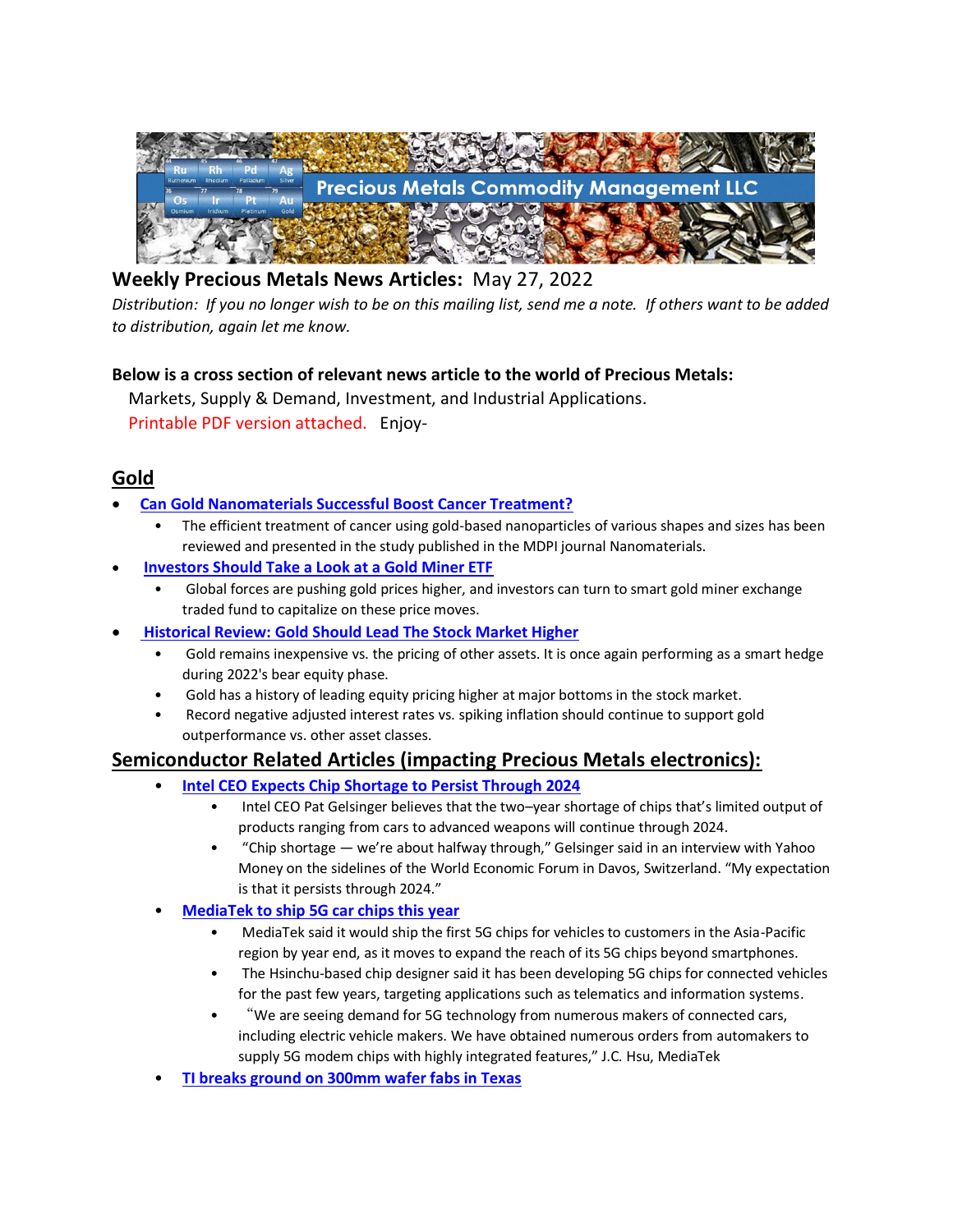- Production from the first Sherman fab is expected in 2025. The fabs will complement TI's existing 300mm fabs, which include DMOS6 (Dallas), RFAB1 and the soon-to-be-completed RFAB2 (both in Richardson, Texas), which is expected to start production later this year. Additionally, LFAB (Lehi, Utah) is expected to begin production in early 2023.
- **[Electronics are set to get even more expensive as chip giants hike their prices](https://www.cnbc.com/2022/05/24/electronics-set-to-rise-as-chip-giants-like-tsmc-samsung-hike-prices.html)**
	- The world's biggest foundries, including TSMC, Samsung and Intel, are considering further price hikes, analysts told CNBC. The foundries are increasing their prices because it's becoming more expensive for them to fund their growing operations.
	- Forrester analyst Glenn O'Donnell told CNBC that rising chip prices should surprise nobody in the current economic climate, adding that he expects prices to rise about 10-15%, or roughly in line with inflation.
- **[Semiconductor packaging will take lead in supply chain localisation, say veterans](https://economictimes.indiatimes.com/tech/technology/semiconductor-packaging-will-take-lead-in-supply-chain-localisation-say-veterans/articleshow/91748457.cms)**
	- (Nationalization) and localization packaging services, placing semiconductor wafers in casings and getting it ready for shipping, would take off first, given relatively lower requirement in technology and investment.

### **Silver**

• **[Silver Demand Forecast to Increase Five Percent in 2022](https://coinweek.com/bullion-report/silver-demand-forecast-to-increase-five-percent-in-2022/)**

This year, the outlook for silver demand remains bright, with a 5% increase seen due to industrial fabrication, according to Metals Focus. Meanwhile, the global supply is forecast to rise by 3%.

- **[Heterojunction solar cell with 25.18% efficiency, 85.42% fill factor](https://www.pv-magazine.com/2022/05/23/heterojunction-solar-cell-with-25-18-efficiency-85-42-fill-factor/)**
	- The scientists have found that boron doping, which stems from weakly bound hydrogen atoms, plays a crucial part in the formation of metastable hydrogen configurations in the a-Si:H films. Under standard illumination conditions, the solar cell achieved a power conversion efficiency of 25.18%, an open-circuit voltage of 749 mV, and a fill factor of 85.42%, which the scientists described as the highest values among two-side contacted silicon solar cells.
	- *Matt: SHJ Solar Cell tech. uses twice the silver loadings that today's conventional cells. Achieving nearly a 50% bump in electrical efficiency warrants that added front and back side silver costs.*

# **Precious Metals Mining:**

- **[NUM urges Gwede Mantashe to revoke Sibanye-](https://www.msn.com/en-za/news/other/num-urges-gwede-mantashe-to-revoke-sibanye-stillwater-e2-80-99s-mining-rights-in-gold-sector/ar-AAXCg7E?ocid=BingNewsSearch)Stillwater's mining rights in gold sector**
	- "With poor black mineworkers on strike for almost three months demanding a mere R1 000 and 6% in living wages, Sibanye-Stillwater continues to show workers a middle finger. The company is even boasting it has enough money to fight a strike and stop production for years, which on its own gives the DMRE minister power to suspend or cancel rights, permits or permissions to mine," Mabapa said.
- **[AMCU says wage deal agreed with Anglo Platinum](https://www.moneyweb.co.za/mineweb/sa-union-says-wage-deal-agreed-with-anglo-platinum/)**
	- 'The agreement has been reached in-principle and we are about to sign the offer.'
- **[Amplats agrees 6.6% average wage hike for employees in new, five-year deal](https://www.miningmx.com/top-story/49640-amplats-agrees-6-6-average-wage-hike-for-employees-in-new-five-year-deal/)**
	- "We believe this multi-year agreement will enable our business to remain sustainable through PGM (platinum group metal) price cycles, while also ensuring that our people are rewarded for their work as we seek to deliver enduring value for all our stakeholders across society," said Amplats CEO, Natascha Viljoen. "Anglo American Platinum remains committed to reaching a mutually beneficial settlement with our stakeholder unions that ensures employees continue to be fairly rewarded for their work," said Amplats spokeswoman, Nomonde Ndwalaza in a statement.
- **[Nornickel expects mild deficit of palladium, surplus of platinum and nickel in 2022 -](https://www.kitco.com/news/2022-05-24/Nornickel-expects-mild-deficit-of-palladium-surplus-of-platinum-and-nickel-in-2022-report.html) report**
	- The company expects that global palladium demand to rise by 3% to 10.3 Moz in 2022 mainly on the back of a partial automotive sector recovery from the low base of 2021. Metal supply will grow slightly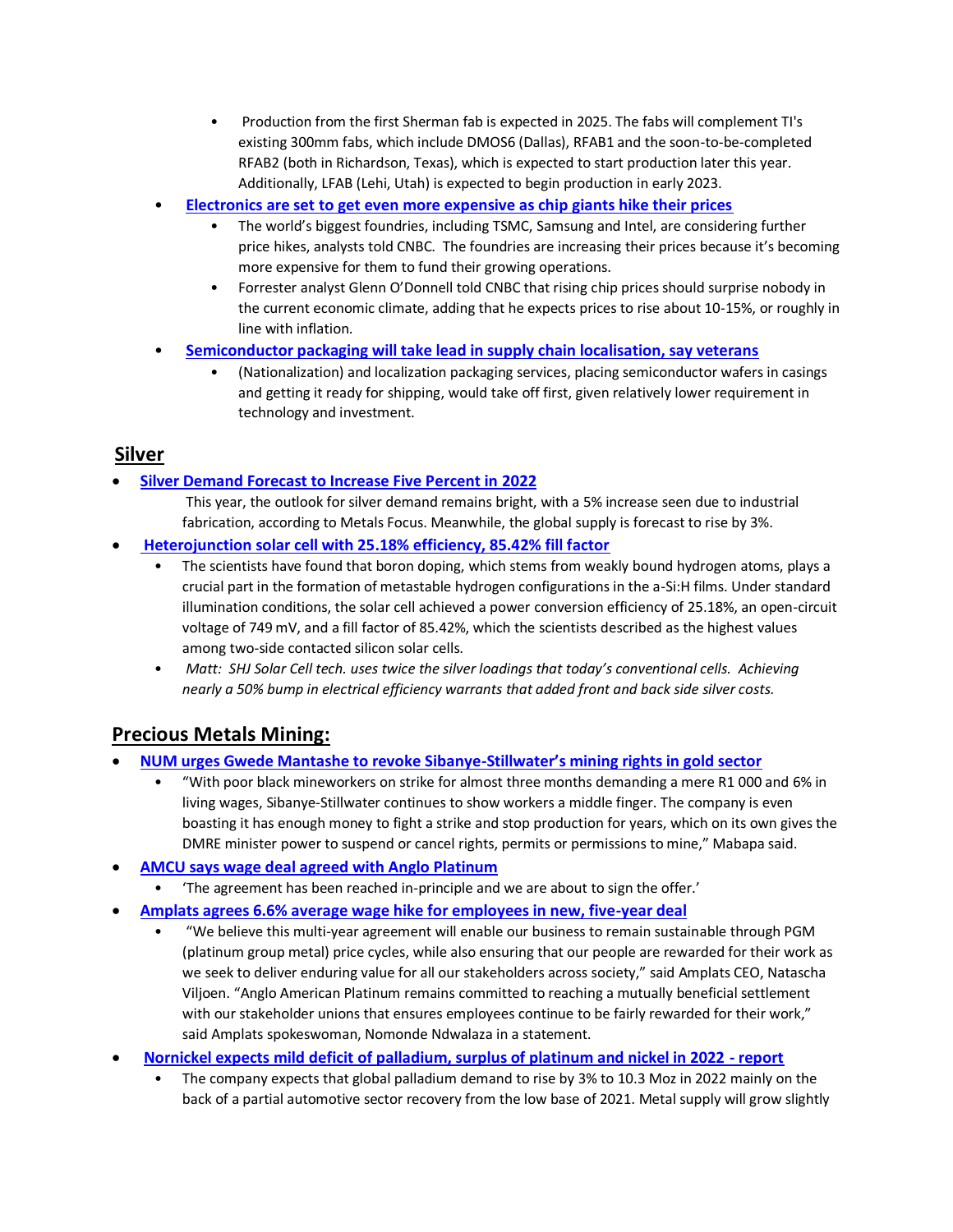as well, predominantly due to recovering after the 2021 accidents production at Nornickel's assets. As a result, it is expected that palladium market will be close to balance this year with a deficit of 0.1 Moz.

# **E-Waste & Precious Metals Recycle Related:**

- **[INL has a plan to recycle our growing electronic waste without the dirty process of smelting](https://www.boisestatepublicradio.org/news/2022-05-23/inl-has-a-plan-to-recycle-our-growing-electronic-waste-without-the-dirty-process-of-smelting)**
	- "We can actually reduce over 80% of the total associated emissions of equivalent CO2 versus traditional hydrometallurgical processes," he said. "There are chemicals in there. There is acid. Of course, you have the smell of acid, but it's not strong. You don't have a lot of gaseous emissions."
- e-Waste USA: **[The strategy behind Exurban's US smelter project](https://resource-recycling.com/e-scrap/2022/05/25/the-strategy-behind-exurbans-us-smelter-project/)**
	- Jean-Paul Deco, co-founder of the U.S. subsidiary of U.K.-based Exurban, told E-Scrap **News the smelter and refinery will use both pyrometallurgical and hydrometalurcial processes to recover metals that won't require export for further purification.**
	- "We'll be producing all the way through to refined products. We won't have any intermediate products," Deco said. "For us, this is a facility that really is for the recyclers and for OEMs," he added. "This facility will enable them to keep the products domestic, keep the metals domestic, recycling them on a low-carbon basis and enable the circular economy."
	- Exurban USA recently purchased 77 acres in Fort Wayne, Indiana for the project. Starting ramp ion 2026, when it's up and running, total feedstock capacity of 45,000 mtpa, Deco said.

## **Platinum**

- **WPIC: [Platinum Carrier](https://platinuminvestment.com/files/sixtysecs/WPIC_60seconds__Platinum_carrier_05252022.pdf)** 
	- Platinum group metal catalysts can accelerate the transition to clean energy by enabling the storage and transportation of hydrogen using existing infrastructure
- **J[M PGM Market Report 2022](https://platinum.matthey.com/documents/40646/41236/PGM-market-report-May-2022.pdf/542bcada-f4ac-a673-5f95-ad1bbfca5106?t=1652438985873) – In case you missed it.**
	- PGM demand in 2021 was hit by global supply-chain disruption, especially in the auto industry, where the impact of semiconductor shortages was amplified by changes in consumer preference in favour of electric vehicles. While industrial buying was robust, except in a handful of highly price-sensitive applications, net demand for PGM in investment and jewellery contracted sharply. Primary PGM supplies were constrained during early 2021, following process plant outages in South Africa the previous year, but improved as backlogs were processed, pushing all the PGM into fundamental surplus for the calendar year. Nevertheless, temporary mismatches between supply and demand caused dramatic price movements during the early part of 2021, before increasing availability and faltering demand drove prices downwards from mid-year.
	- 60-page publication

# **Fuel Cells/Hydrogen Economy Related Articles:**

- **[Could hydrogen ease Germany's reliance on Russian gas?](https://www.bbc.com/news/business-61406077)**
	- Since the start of the war Germany has reduced its dependence on Russian oil from 35% to 12% and on Russian gas from 55% to 35%.
- **IRENA: [Innovation Outlook Renewable Ammonia](https://energycentral.com/system/files/ece/nodes/548042/irena_innovation_outlook_ammonia_2022.pdf)**
	- 144-page deep dive.
	- IRENA estimates that by 2050, this transition would lead to a 688 Mt ammonia market, nearly four times larger than today's market. This ammonia would be decarbonised, with 566 Mt of new renewable ammonia production, complemented with fossil-based ammonia production in combination with carbon capture and storage (CCS).
	- The first of many proposed multi-gigawatt renewable ammonia production plants are already under construction. The first renewable  $H_2$  supply was retrofitted onto an existing ammonia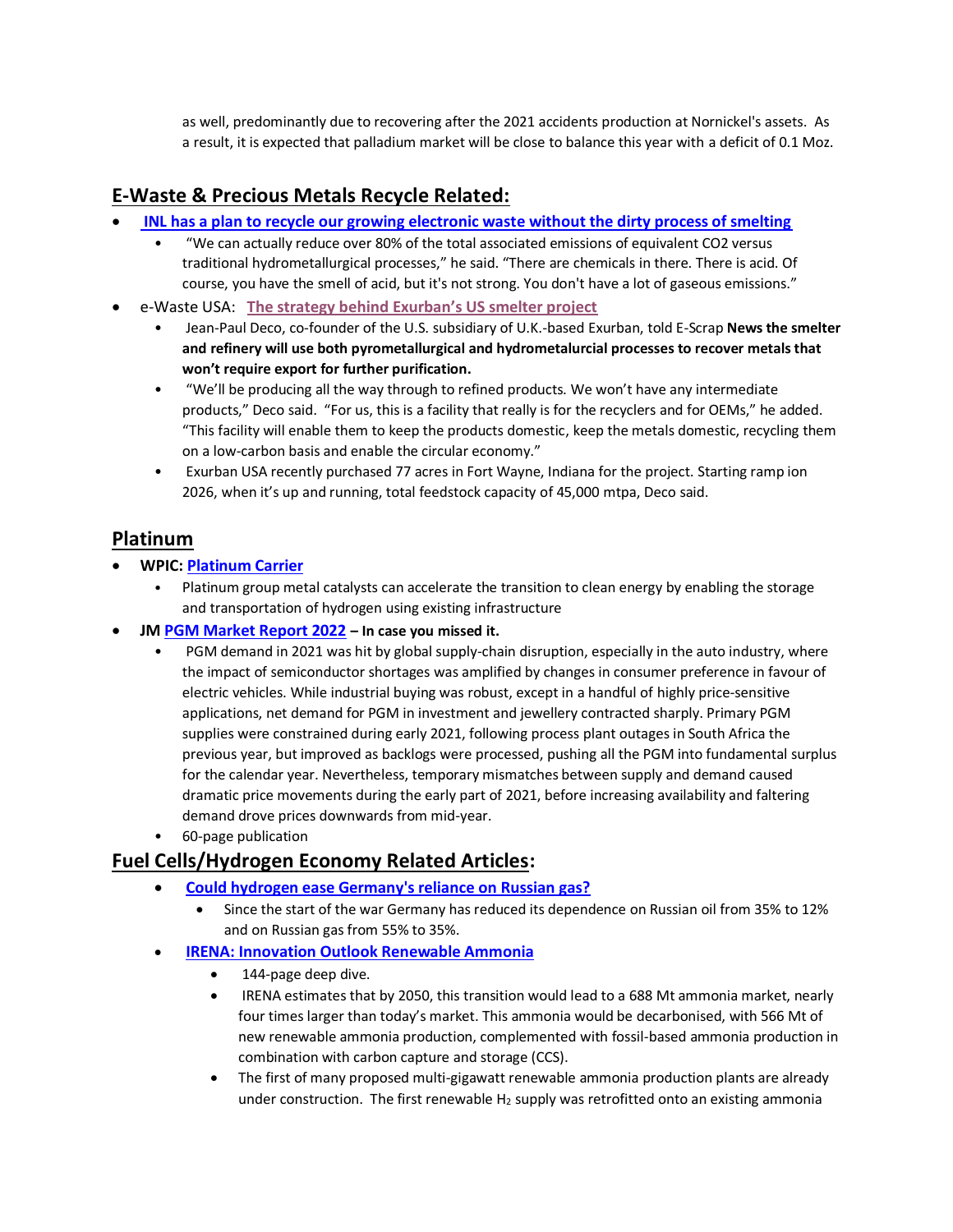plant in 2021. Renewable ammonia is expected to dominate all new ammonia production capacity after 2025 when the first movers are expected to have demonstrated innovative renewable ammonia deployment technologies.

- The first dedicated ammonia-fueled vessels will be operating at sea, with two-stroke and fourstroke engines commercially available for new-builds and retrofits.
- **[Hydrogen production method opens up clean energy possibilities](https://www.sciencedaily.com/releases/2022/05/220523114915.htm)**
	- "The presence of the ethanol in water changes the chemistry," said graduate student Wei-Jyun Wang, a co-lead author on the paper. "We can actually do our reaction at a much lower electrical voltage than is typically needed for pure water electrolysis."
- **[Topsoe to build world's largest electrolyzer production facility to ac](https://blog.topsoe.com/topsoe-to-build-worlds-largest-electrolyzer-production-facility-to-accelerate-power-to-x-capacity)celerate Power-to-X [capacity](https://blog.topsoe.com/topsoe-to-build-worlds-largest-electrolyzer-production-facility-to-accelerate-power-to-x-capacity)**
	- Topsoe will build the world's most advanced industrial scale electrolyzer production plant to meet society's need for Power-to-X solutions. The plant will be built in Herning, Denmark. Construction work will start in second half of 2022 with expected start of operations in 2024.
	- It will be world's largest electrolyzer plant with 500 MW capacity per year and with an option to expand to 5 GW.
- **[Cummins hydrogen engine offers more capability, lower cost over all-electric](https://www.ccjdigital.com/alternative-power/article/15292318/cummins-hydrogen-engine-offers-advantages-over-allelectric)**
	- Not to be confused with Cummins' fuel cell (as featured in the Kenworth T680 shown in back), Cummins hydrogen internal combustion engine, the X15H, got "a lot of positive feedback" recently at ACT Expo in Long Beach, Calif. according to Cummins general manager of hydrogen engine business Jim Nebergall. "It's really the practicality of it that's resonated with people the most," Nebergall continued. "It's familiar in a way and delivers on the zero carbon need that we're all looking for and it's a part of a lot of corporate initiatives to drive to zero carbon and this does it in a very practical way, in a familiar way in a very risk averse industry."
- **[Renault reveals electric-hydrogen hybrid concept car, will have range of up to 497 miles](https://www.cnbc.com/2022/05/20/renault-says-electric-hydrogen-concept-will-have-497-mile-range.html)**
	- Renault's Scenic Vision incorporates a H<sub>2</sub> engine, EV motor, battery, fuel cell and a H<sub>2</sub> tank.
	- The 2.5 kg H<sub>2</sub> tank is located at the vehicle's front. Matt: Typical FCEV is 6 kg H<sub>2</sub> tank.
	- Scenic Vision's 40 kWh battery is recyclable and will be produced in France by 2024.
- **[Hydrogen-drive motorhomes? Cummins building fuel cells for big vehicles -](https://www.rvtravel.com/hydrogen-drive-motorhomes-cummins-building-fuel-cells-big-vehicles-rvt-1053b/) RV Travel**
	- Cummins says it will start building hydrogen fuel cells for Freightliner's Cascadia heavy truck line. With its positive aspects as an alternative big rig fuel, hydrogen would almost seem the ideal fuel for use in motorhomes. Could RV manufacturers jump on board? How would hydrogen fit in your RV lifestyle?
- **[China dominates transport fuel-cell patents](https://www.pv-magazine.com/2022/05/24/china-dominates-transport-fuel-cell-patents/)**
	- The World Intellectual Property Organization says China accounted for 69% of the patents filed for transport-related fuel-cell tech in 2020, with road transport significantly dominating applications.
- **[Experts Urge Preparation Now for Transition to EVs](https://www.ttnews.com/articles/experts-urge-preparation-now-transition-evs)**
	- Sometime in the 2020s or early 2030s a growing number of traditional long-haul trucks could be running on hydrogen fuel cell systems while vans and trucks running regional and local routes, in the 150- to 250-mile per day range or going in and out of ports, will rely on batteryelectric propulsion systems. Those are the main conclusions from a panel discussion at American Trucking Association's recent Mid-Year Management Conference.
	- "You need to start to have a plan now, what you're doing with the economics of it and you need to do; get in touch with your electric utility early. If you're putting your mini-generation station together now at your yard, and looking at fast chargers, just like with everything in the supply chain, transformers just aren't sitting around."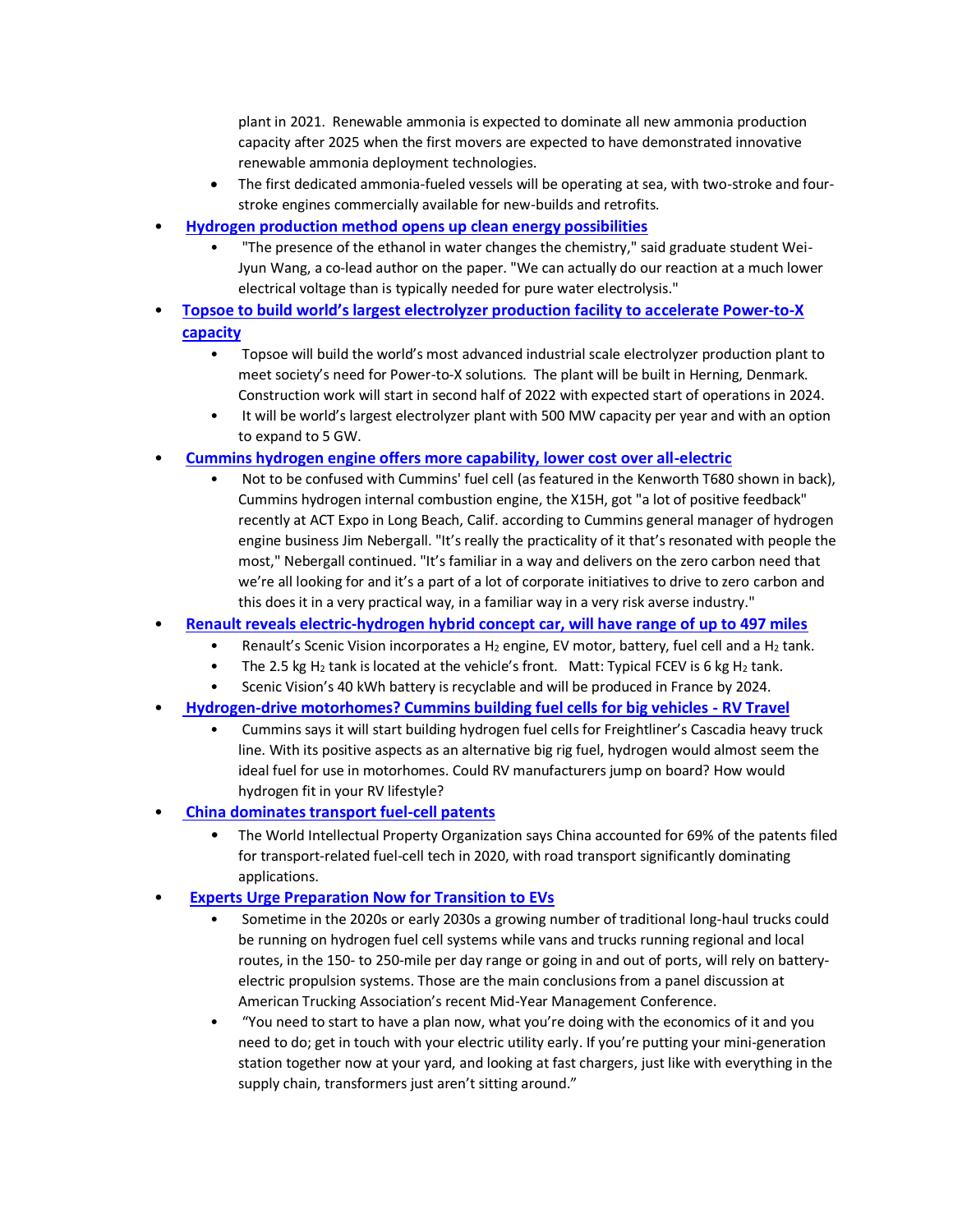## **Palladium**

#### • **[NORNICKEL : Quintessentially PGMs Report](https://www.nornickel.com/upload/iblock/4f0/2022_05_23-Quintessentially-PGMs.pdf)**

- The conflict in Ukraine affected the demand, yet not fully recovered from the chip shortage, as European automakers cut its production due to the lack of wiring harnesses supplied from Ukraine. Nevertheless, we expect global palladium demand to rise by 3% to 10.3 Moz in 2022 mainly on the back of a partial automotive sector recovery from the low base of 2021.
- It is expected that palladium market will be close to balance this year with the deficit of 0.1 Moz.
- Risks associated with palladium supply from Russia are creating additional uncertainty for consumers and contributing to the rising price volatility. However, Nornickel confirms its production guidance for 2022 and continues to deliver metals according to its contract obligations despite logistic obstacles associated with the limited international flights' availability as Russian government has imposed no restrictions on the PGM export from Russia.
- The decision of LPPM to remove two major Russian stateowned PGM refineries from the Good Delivery List had no material impact on Norilsk Nickel sales since the company has always prioritised sales to the consumers rather than to the London OTC market. A new UK 35% import duty on Russian palladium and platinum will also have no material impact on the market as British import of Russian metals was only 31 koz of palladium and 5 koz of platinum in 2021.
- **[Russian Palladium's Taboo Status Dislocates the Top Trading Hubs](https://www.bloomberg.com/news/articles/2022-05-23/russian-palladium-s-taboo-status-dislocates-the-top-trading-hubs)**
	- London forwards trade at a \$30 premium to New York futures
	- Russian ingots can still trade but have become less desirable

#### • **[Palladium and Platinum Situation Creates Chaos, Opportunity](https://www.nasdaq.com/articles/palladium-and-platinum-situation-creates-chaos-opportunity)**

• Though Russian palladium hasn't been sanctioned and only new ingots are facing restriction, traders are worried that Russian-branded bars will be hard to move. "Self-sanctioning" has started playing out across the commodity markets as individual companies create their own stances that may go beyond what is required by a government when it comes to policy around Russia. Traders are concerned that buyers and manufacturers will be wary of anything from Russia. Futures prices have already been affected, as the U.K. has started issuing steep import tariffs on Russian palladium.

### **PGM Minor Metals (Rhodium, Iridium, Ruthenium, Osmium)**

- **[Plug Power to supply 1GW water electrolyzer to H2 Energy Europe](https://www.hydrogenfuelnews.com/water-electrolyzer-plug-power/8552783/?awt_a=1jpsU&awt_l=LyQiC&awt_m=gGcHB.sK785DlsU)**
	- Green hydrogen solutions provider Plug Power Inc. (NASDAQ stock symbol PLUG) has scored a deal with H2 Energy Europe to provide a 1GW water electrolyzer in support of the global green hydrogen economy.
- **[New tech aims to drive down costs of hydrogen fuel](https://www.sciencedaily.com/releases/2022/05/220523115413.htm)**
	- One key to the success of the new technique is that it is a continuous-flow reactor which resembles a thin, clear tube packed with sand. The "sand" consists of **micron-scale grains of titanium oxide, many of which are coated with rhodium**. The H<sub>2</sub>-carrying liquid is pumped into one end of the tube. The rhodium-coated particles line the outer part of the tube, where sunlight can reach them. These particles are photoreactive catalysts that, in the presence of sunlight, react with the liquid carrier to release  $H_2$ molecules as a gas.

## **Clean Energy General News**

- **[Siemens Energy warns on wind costs ahead of Gamesa acquisition](https://www.ft.com/content/83ca7343-6852-4490-9adf-4ae40f5dad3e?sharetype=blocked)**
	- Siemens Group's chief says market is 'in dire straits' because of surging raw material prices
	- A surge in raw material costs is threatening hopes that wind energy will stay a cheaper alternative to power generated by fossil fuels, the head of Siemens Energy has warned.